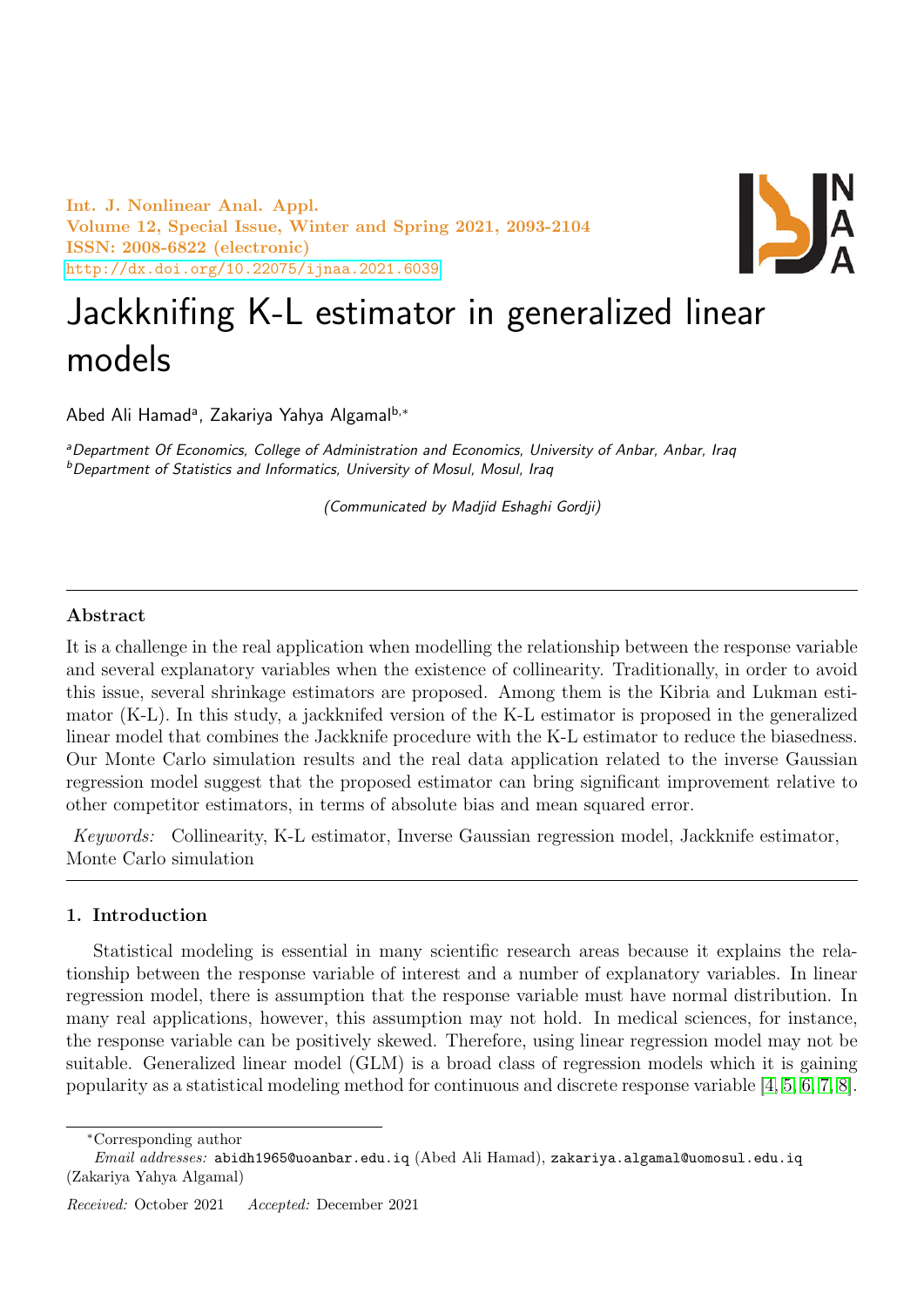In real applications, the design data matrix  $\boldsymbol{X}$  has multicollinearity between explanatory variables, and, therefore,  $X^T X$  is singular or can be inflating the variance of the maximum likelihood estimator (MLE). Therefore, the traditional estimation methods, such as MLE, tend to perform poorly. The ridge, Liu, Liu-type, and others estimator that given by several authors is an alternative to MLE to overcome the multicollinearity in linear regression model [\[20,](#page-10-5) [27\]](#page-11-0). These estimators have been extended to the GLMs [\[31,](#page-11-1) [37,](#page-11-2) [40,](#page-11-3) [22,](#page-10-6) [32,](#page-11-4) [24,](#page-10-7) [2,](#page-10-8) [26,](#page-10-9) [42\]](#page-11-5).

Although the powerful of these shrinkage estimators, but they have a smaller bias. It is possible to reduce bias by applying a jackknife procedure to these estimators. This procedure enables processing of experimental data to get statistical estimator for unknown parameters. The advantage of the jackknife procedure is that it presents an estimator that has a small bias while still providing beneficial properties of large samples [\[25,](#page-10-10) [41,](#page-11-6) [3\]](#page-10-11).

The main objective given in this paper is to use Jackknife approach with the new ridge-type estimator (K-L estimator) of [\[23\]](#page-10-12). Our proposed estimator will efficiently help to decrease the biasness of K-L estimator in GLM. The superiority of our proposed estimator in different simulated examples and a real data application is proved.

### 2. K-L estimator in GLM

The nonlinear relationship between the response variable and the predictors can be transformed to linear relationship in GLM by linking them with a differentiable and monotonic link function [\[33\]](#page-11-7). "In GLM, the response variable belongs to the exponential family that includes normal, inverse Gaussian, and gamma distributions.

Assume that  $(y_i, x_i)$ ,  $i = 1, 2, \ldots, n$  is independent observed data with the predictor vector  $x_i \in$  $R^{p+1}$  and the response variable  $y_i \in R$  which follows a distribution that belongs to the exponential family. Then, the density function of  $y_i$  can be expressed as

$$
f(y_i; \theta_i, \phi) = exp\{\frac{y_i \theta_i - a_1(\theta_i)}{a_2(\phi)} + c(y_i, \phi)\}\tag{1}
$$

where  $a_1(.)$ ,  $a_2(.)$ , and  $c(.)$  are specific functions corresponding to the related distribution of Eq. (1). The parameter  $\phi_i$  represents the natural (canonical) parameter, and the parameter  $\phi > 0$  is representing the dispersion parameter. The mean and the variance of Eq. (1) are, respectively, defined as  $E(y_i) = \mu_i = \partial a_1(\theta_i)/\partial(\theta_i)$  and  $V(y_i) = a_2(\phi)\partial^2 a_1(\theta_i)/\partial\theta_i^2$ . In GLM, the mean of the response variable,  $\mu_i = E(y_i)$ , is conditionally related to a linear function of predictors through a link function. The linear function is stated as  $\eta_i = \beta_0 + \sum_{j=1}^P x_{ij}\beta_j = x_i^T\boldsymbol{\beta}$  with  $x_i^T = (1, x_{i2}, x_{i3}, \dots, x_{ip})$ and  $\boldsymbol{\beta} = (\beta_0, \beta_1, \dots, \beta_p)^T$ . The link function is providing the relation of the mean and the natural parameter as  $\mu_i = g^{-1}(\eta_i) = g^{-1}(x_i^T \beta)$ .

The parameter estimation in the GLM is achieved through using the MLE based on the iteratively reweighted least-squares algorithm. The log-likelihood of Eq. (1) is defined

$$
l(\boldsymbol{\beta}, \phi) = S(\boldsymbol{\beta}) = \sum_{i=1}^{n} \left\{ \frac{y_i \theta_i - a_1(\theta_i)}{a_2(\phi)} + c(y_i, \phi) \right\}
$$
(2)

Then, the MLE is derived by equaling the first derivative of Eq. (2) to zero as:

$$
\frac{\partial l(\boldsymbol{\beta}, \phi)}{\partial \boldsymbol{\beta}} = \frac{1}{a_2(\phi)} \sum_{i=1}^n \left\{ y_i - \frac{\partial a_1(\theta_i)}{\partial(\theta_i)} den \right\} \boldsymbol{x_i} = 0 \tag{3}
$$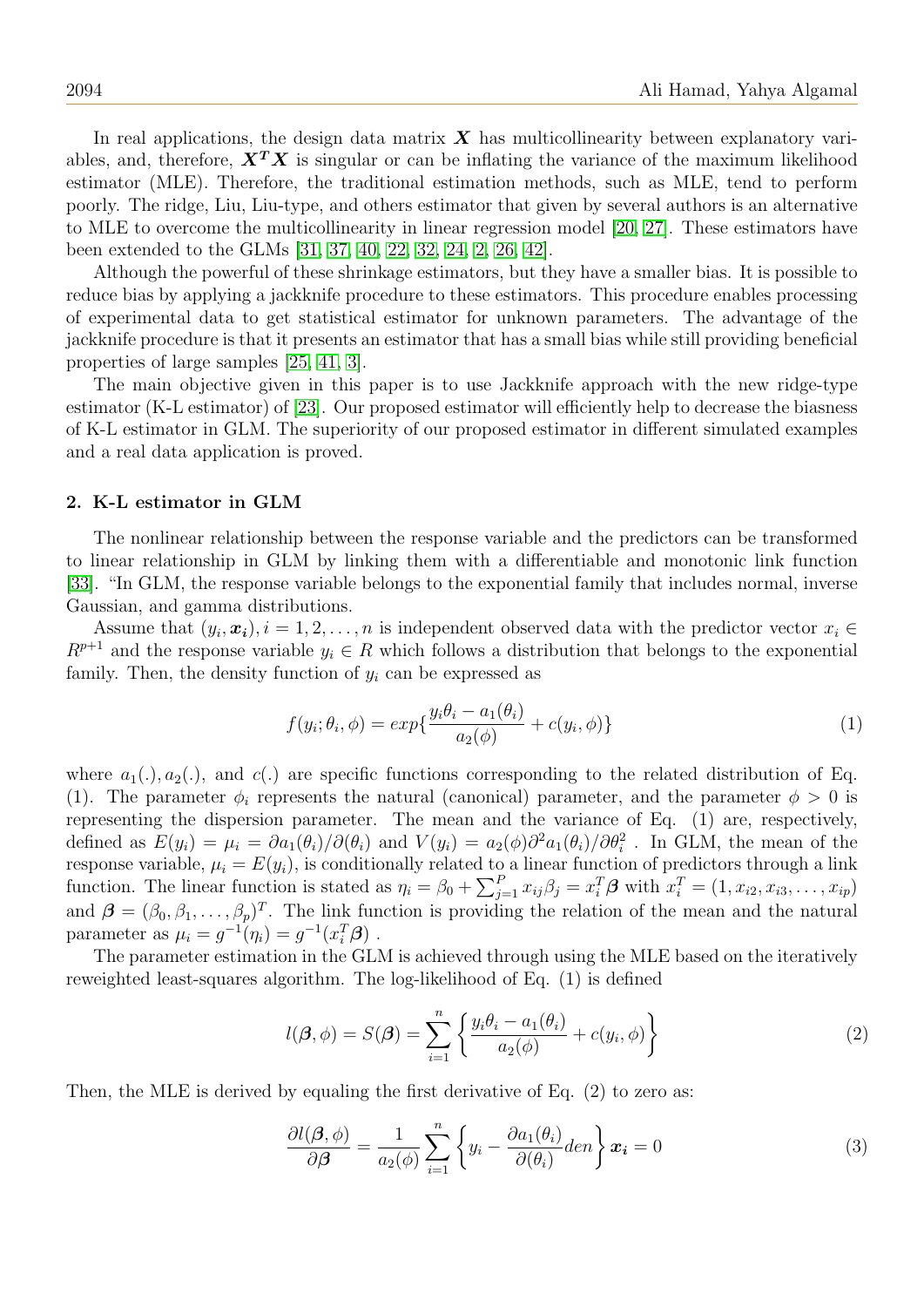Equation (3) cannot be solved analytically because it is nonlinear in  $\beta$ . Fisher-scoring algorithm can be used to obtain the MLE where in each iteration, the parameter is updated by

$$
\beta^{(r+1)} = \beta^{(r)} + I^{-1}(\beta^{(r)})S(\beta^{(r)})\tag{4}
$$

where  $I^{-1}(\beta) = (-E(\partial^2 l(\beta, \phi)/\partial \beta \partial \beta^T))^{-1}$ . After that, the estimated coefficients are defined as is updated by

$$
\hat{\boldsymbol{\beta}}_{MILE} = (\boldsymbol{X}^T \hat{\boldsymbol{W}} \boldsymbol{X})^{-1} \boldsymbol{X}^T \hat{\boldsymbol{W}} \hat{\boldsymbol{u}} \tag{5}
$$

where  $\hat{\mathbf{W}} = diag[(\partial \mu_i/\partial \eta_i)^2/V(y_i)]$  and  $\hat{\mathbf{u}}$  is a vector where  $i^{th}$  element equals to  $\hat{u}_i = \hat{\mu}_i + [(y_i - \hat{\mathbf{v}}_i)^2/V(y_i)]$  $\hat{\mu}_i$ )( $\partial \mu_i/\partial \eta_i$ )] . The MLE is distributed asymptotically normal with a covariance matrix as

$$
cov(\hat{\boldsymbol{\beta}}_{MILE}) = \left[ -E\left(\frac{\partial^2 l(\boldsymbol{\beta}, \phi)}{\partial \boldsymbol{\beta} \partial \boldsymbol{\beta}^T}\right) \right]^{-1} = [a_{2(\phi)}]^2 (\boldsymbol{X}^T \hat{\boldsymbol{W}} \boldsymbol{X})^{-1}
$$
(6)

In the presence of multicollinearity, the  $(\mathbf{X}^T \hat{\mathbf{W}} \mathbf{X}) \leq rank(\mathbf{X})$ , and, therefore, the near singularity of  $(\mathbf{X}^T \hat{\mathbf{W}} \mathbf{X})$  makes the estimation unstable and enlarges the variance [\[28\]](#page-11-8). The ridge estimator (RE) [\[20\]](#page-10-5), Liu estimator [\[27\]](#page-11-0) and their extensions have been consistently demonstrated to be an attractive and alternative to the MLE, when the multicollinearity exists".

### 3. Jackknifing K-L estimator in GLM

In 2020, Kibria and Lukman proposed a new ridge-type estimator for the linear regression model. This proposed estimator is called as Kibria-Lukman (KL) estimator, which is defined as [\[23\]](#page-10-12):

$$
\hat{\beta}_{KL} = (I + k(\mathbf{X}^T \mathbf{X})^{-1})^{-1} (I - k(\mathbf{X}^T \mathbf{X})^{-1}) (\mathbf{X}^T \mathbf{X})^{-1} \mathbf{X}^T y
$$
\n(7)

where  $k > 0$  is the shrinkage parameter. The estimator  $\hat{\beta}_{KL}$  is biased but more stable and has less mean square error than the ordinary least square estimator. For the GLM, Eq. (7),  $\beta_{KL-GLM}$ , can be defined as [\[29,](#page-11-9) [30\]](#page-11-10).

$$
\hat{\beta}_{KL-GLM} = (I + k(\mathbf{X}^T \hat{\mathbf{W}} \mathbf{X})^{-1})^{-1} (I - k(\mathbf{X}^T \hat{\mathbf{W}} \mathbf{X})^{-1}) (\mathbf{X}^T \hat{\mathbf{W}} \mathbf{X})^{-1} \mathbf{X}^T \hat{\mathbf{W}} \hat{\mathbf{u}} \tag{8}
$$

The bias and variance of Eq. (8) are defined as, respectively,

$$
Bias(\hat{\beta}_{KL-GLM}) = -2k\mathbf{Q}(\mathbf{X}^T \hat{\mathbf{W}} \mathbf{X} + k\mathbf{I})^{-1} \alpha
$$
\n(9)

$$
Variance(\hat{\beta}_{KL-GLM}) = \phi \mathbf{Q} (\mathbf{X}^T \hat{\mathbf{W}} \mathbf{X} + k\mathbf{I})^{-1} (\mathbf{X}^T \hat{\mathbf{W}} \mathbf{X} - k\mathbf{I})^{-1} (\mathbf{X}^T \hat{\mathbf{W}} \mathbf{X})^{-1}
$$
  

$$
(\mathbf{X}^T \hat{\mathbf{W}} \mathbf{X} + k\mathbf{I})^{-1} (\mathbf{X}^T \hat{\mathbf{W}} \mathbf{X} - k\mathbf{I})^{-1} \mathbf{Q}^T
$$
(10)

where  $\phi$  is the dispersion parameter,  $\mathbf{Q} = (q_1, q_2, \dots, q_p)$  represents the matrix of eigenvectors of the  $\mathbf{X}^T \hat{\mathbf{W}} \mathbf{X}$  matrix, and  $\alpha = \mathbf{Q}^T \boldsymbol{\beta}$ . In simple way, the mean square error (MSE) of Eq. (8) can be written as

$$
MSE(\hat{\beta}_{KL-GLM}) = \phi \sum_{j=1}^{P} \frac{(\lambda_j - k)^2}{\lambda_j (\lambda_j + k)^2} + 4k^2 \sum_{j=1}^{P} \frac{\alpha_j^2}{(\lambda_j + k)^2}
$$
(11)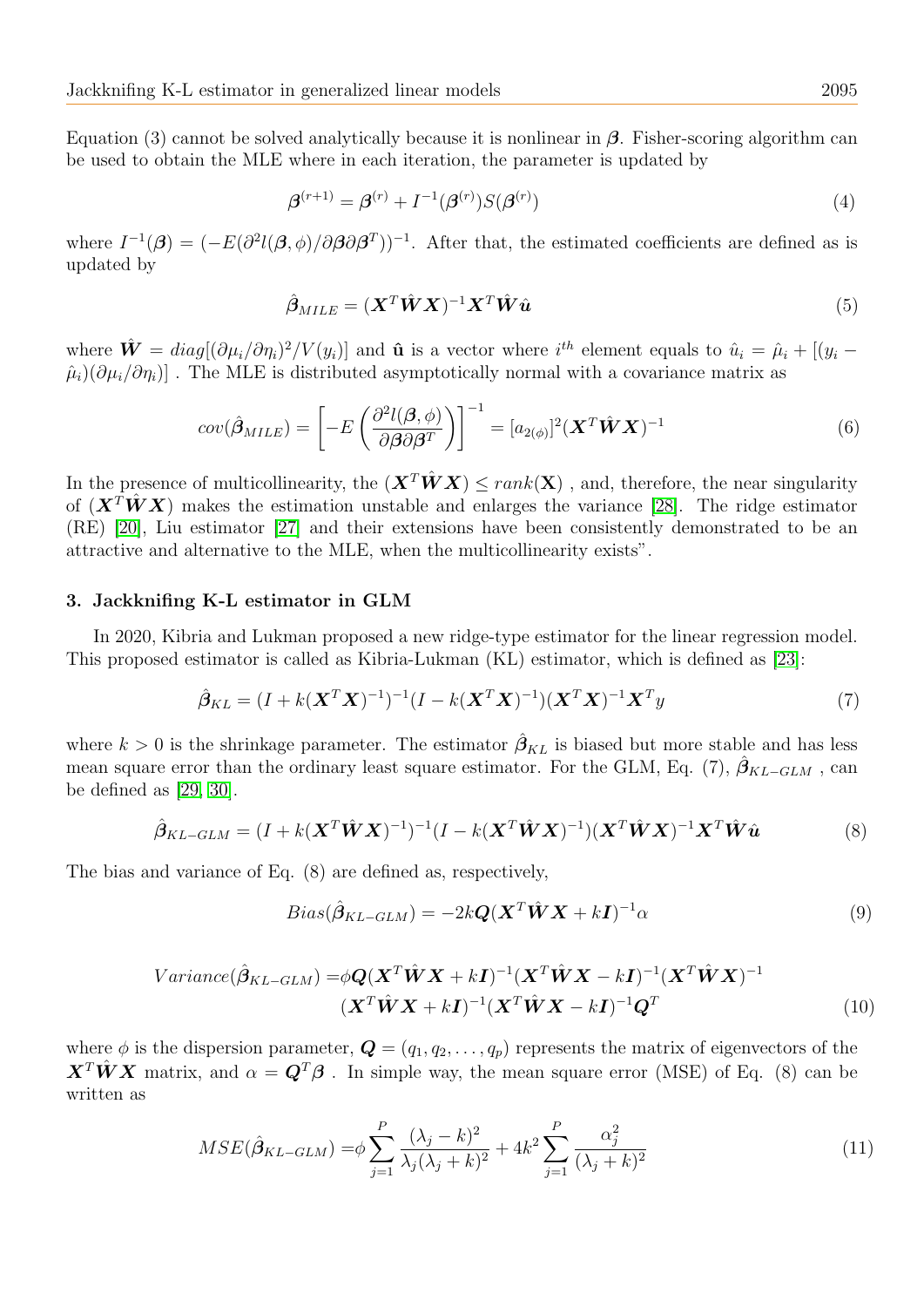Shrinkage estimators are biased estimators. In linear regression model, Singh et al. [\[43\]](#page-11-11) proposed the Jackknife procedure to alleviate the problem of bias in generalized ridge estimator. The theoretical and application of the jackknife estimator have been studied by several authors [\[36,](#page-11-12) [18,](#page-10-13) [1,](#page-10-14) [25,](#page-10-10) [44,](#page-11-13) [45,](#page-11-14) [10,](#page-10-15) [11,](#page-10-16) [41,](#page-11-6) [42,](#page-11-5) [38,](#page-11-15) [15,](#page-10-17) [35,](#page-11-16) [39,](#page-11-17) [34,](#page-11-18) [29,](#page-11-9) [30,](#page-11-10) [9,](#page-10-18) [3,](#page-10-11) [4,](#page-10-0) [5,](#page-10-1) [38,](#page-11-15) [7,](#page-10-3) [12,](#page-10-19) [13,](#page-10-20) [14\]](#page-10-21).

The proposed estimator, Jackknifed K-L estimator (JKL-GLM), in GLM can be expressed and derived. Let  $\Lambda = diag(\lambda_1, ..., \lambda_n)$  is the matrix of eigenvalues of the  $X^T\hat{W}X$  matrix, such that $\mathbf{Q}^T\mathbf{X}^T\hat{\mathbf{W}}\mathbf{X}\mathbf{Q} = \mathbf{M}^T\hat{\mathbf{W}}\mathbf{M} = \mathbf{\Lambda}$ , where  $\mathbf{M} = \mathbf{X}\mathbf{Q}$ . Consequently, the MLE estimator of Eq. (5) can be re-written as

$$
\hat{\boldsymbol{\beta}}_{MILE} = \boldsymbol{Q}\hat{\boldsymbol{\theta}}_{MILE} \tag{12}
$$

where  $\hat{\theta}_{MILE} = \Lambda^{-1} M^T \hat{W} \hat{u}$ . As a result, the KL-GLM estimator of Eq. (8) is re-written as

$$
\hat{\theta}_{KL-GLM} = (\mathbf{\Lambda} + k\mathbf{I})^{-1} (\mathbf{\Lambda} - k\mathbf{I})^{-1} \mathbf{M}^T \hat{\mathbf{W}} \hat{\mathbf{u}} \tag{13}
$$

Following the idea of Jackknife approach [\[19\]](#page-10-22), let  $u_{(-i)}, m_{(-i)}$  , and  $W_{(-i)}$  , respectively, are the  $i^{th}$ row deleted from the vector  $u$ , the  $i^{th}$  row deleted from the matrix  $M$ , and the  $i^{th}$  row and column deleted from the matrix W. Let  $\hat{\theta}_{KL-GLM}$  be given by Eq. (12) with replacing M, W, and u by  $\boldsymbol{M}_{(-i)},\,\boldsymbol{W}_{(-i)},\,\text{and}\;\boldsymbol{u}_{(-i)}$  , thus,

$$
\hat{\theta}_{KL-GLM(-i)} = (\mathbf{M}_{(-i)}^T \hat{\mathbf{W}}_{(-i)} \mathbf{M}_{(-i)} + k \mathbf{I})^{-1} (\mathbf{M}_{(-i)}^T \hat{\mathbf{W}}_{(-i)} \mathbf{M}_{(-i)} - k \mathbf{I})^{-1} \mathbf{M}_{(-i)}^T \hat{\mathbf{W}}_{(-i)} \hat{\mathbf{u}}_{(-i)}
$$
(14)

where  $(M_{(-i)}^T \hat{W}_{(-i)} M_{(-i)} \mp kI)^{-1}$  is calculated according to Sherman-Morrison Woodbury theorem. Consequently, Eq. (13) can be expressed as

$$
\hat{\theta}_{KL-GLM(-i)} = \hat{\theta}_{KL-GLM} - \frac{(M^T \hat{W}M + k\mathbf{I})^{-1} (M^T \hat{W}M - k\mathbf{I})^{-1} \mathbf{m}_i^T (\hat{\mathbf{u}}_i - \mathbf{m}_i^T \hat{\theta}_{KL-GLM})}{1 - \mathbf{m}_i^T (M^T \hat{W}M + k\mathbf{I})^{-1} (M^T \hat{W}M - k\mathbf{I})^{-1} \mathbf{m}_i}
$$
(15)

Using the weighted pseudo values [\[19\]](#page-10-22), which are calculated as

$$
T_i = \hat{\boldsymbol{\theta}}_{KL-GLM} + n(1 - \boldsymbol{m}_i^T (\boldsymbol{M}^T \hat{\boldsymbol{W}} \boldsymbol{M} + k \boldsymbol{I})^{-1} (\boldsymbol{M}^T \hat{\boldsymbol{W}} \boldsymbol{M} - k \boldsymbol{I})^{-1} \boldsymbol{m}_i) (\hat{\boldsymbol{\theta}}_{KL-GLM} - \hat{\boldsymbol{\theta}}_{KL-GLM}(-i))
$$
\n(16)

Then, our proposed estimator, JKL-GLM, is defined as

$$
\hat{\boldsymbol{\theta}}_{JKL-GLM} = \hat{\boldsymbol{\theta}}_{KL-GLM} + (\boldsymbol{M}^T \hat{\boldsymbol{W}} \boldsymbol{M} + k \boldsymbol{I})^{-1} (\boldsymbol{M}^T \hat{\boldsymbol{W}} \boldsymbol{M} - k \boldsymbol{I})^{-1} \sum_{i=1}^n \boldsymbol{m}_i^T (\hat{\boldsymbol{u}}_i - \boldsymbol{m}_i^T \hat{\boldsymbol{\theta}}_{KL-GLM}) \qquad (17)
$$

The bias, variance and MSE of  $\hat{\theta}_{JKL-GLM}$  is respectively defined as

$$
Bias(\hat{\theta}_{JKL-GLM}) = \begin{bmatrix} [\boldsymbol{I} - 2k(\boldsymbol{M}^T \hat{\boldsymbol{W}} \boldsymbol{M} + k\boldsymbol{I})^{-1}]^2 \\ [\boldsymbol{I} + 2k(\boldsymbol{M}^T \hat{\boldsymbol{W}} \boldsymbol{M} + k\boldsymbol{I})^{-1-1}] - \boldsymbol{I} \end{bmatrix} \boldsymbol{\theta}
$$
(18)

$$
Variance(\hat{\theta}_{JKL-GLM}) = \phi[\mathbf{I} - (2k(\mathbf{M}^T \hat{\mathbf{W}} \mathbf{M} + k\mathbf{I})^{-1})^2]^2 (\mathbf{M}^T \hat{\mathbf{W}} \mathbf{M} + k\mathbf{I})^{-1}
$$
  

$$
[\mathbf{I} - (2k(\mathbf{M}^T \hat{\mathbf{W}} \mathbf{M} + k\mathbf{I})^{-1})]^2,
$$
 (19)

$$
MSE(\hat{\theta}_{JKL-GLM}) = \phi \sum_{j=1}^{P} \frac{((\lambda_j + k)^2 - 4k^2)^2 (\lambda_j - k)^2}{\lambda_j (\lambda_j + k)^6}
$$

$$
\sum_{j=1}^{P} \frac{((\lambda_j - k)^2 (\lambda_j + 3k) - (\lambda_j + k)^3)^2 \alpha_j^2}{(\lambda_j + k)^6}
$$
(20)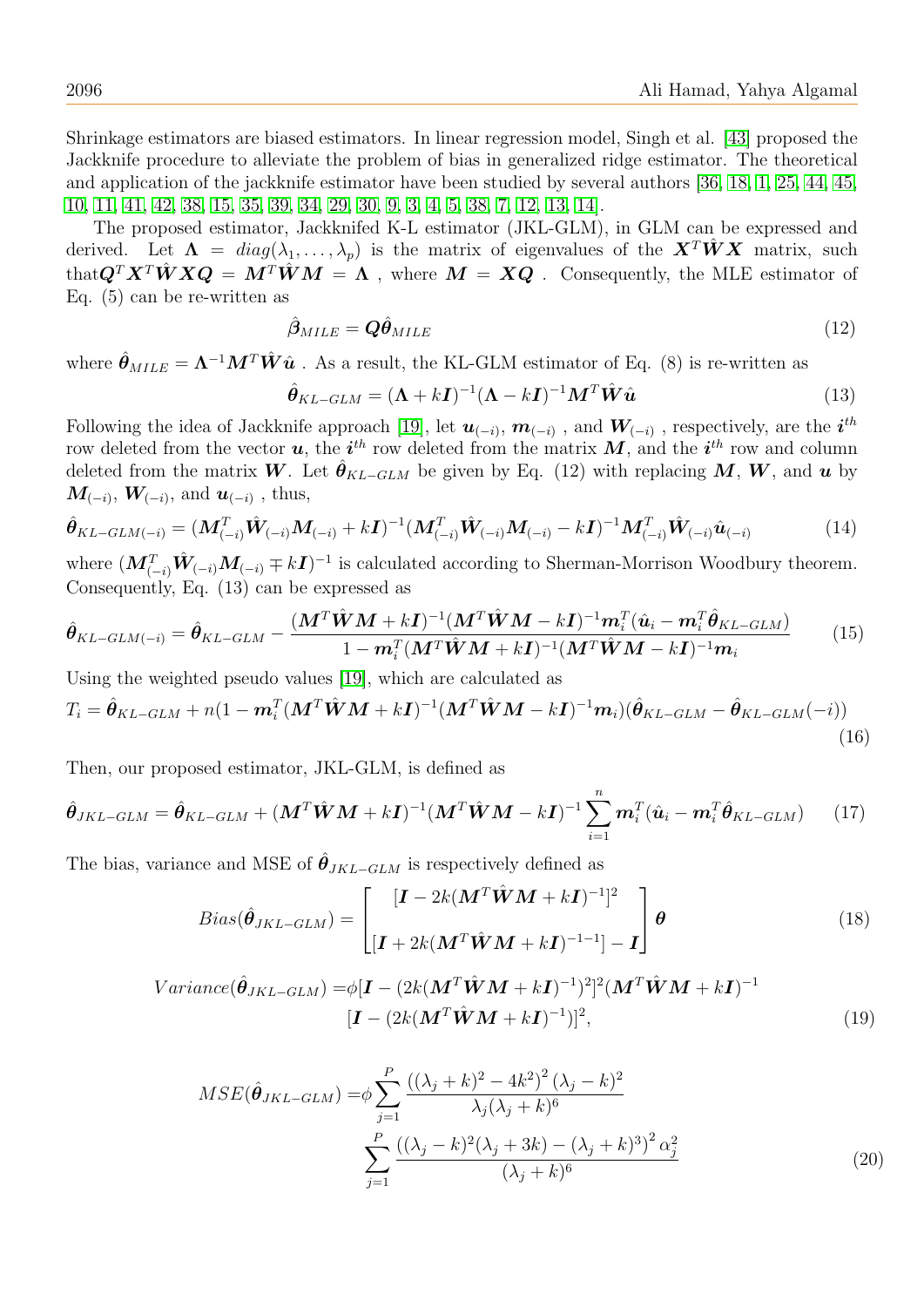# 4. Theoretical comparison between  $\hat{\theta}_{JKL-GLM}$  and  $\hat{\theta}_{KL-GLM}$

With availability of different estimators for a parameter in the regression model, it is of interest to compare their performances in terms of MSE. For two given estimators  $\hat{\beta}_A$  and  $\hat{\beta}_B$  of  $\hat{\beta}$  , the estimator  $\hat{\bm{\beta}}_B$  is said to be superior to  $\hat{\bm{\beta}}_B$  under the MSE criterion if and only if  $\Delta = MSE(\hat{\bm{\beta}}_A) - MSE(\hat{\bm{\beta}}_B) \geq 0$ .

**Lemma 4.1.** [\[17\]](#page-10-23) Let **G** is a  $p \times p$  positive definite matrix, **b** is a  $p \times 1$  vector, and c is a positive constant. Then  $c^{G-bb^T}$  is a nonnegative definite if and only if  $b^T G^{-1} b \leq c$  is hold

**Theorem 4.2.** The proposed estimator  $\hat{\theta}_{JKL-GLM}$  is superior to estimator  $\hat{\theta}_{KL-GLM}$  if and only if

$$
\theta^{T}[\boldsymbol{I} - 2k(\boldsymbol{M}^{T}\hat{\boldsymbol{W}}\boldsymbol{M} + k\boldsymbol{I})^{-1}]^{2}[\boldsymbol{I} + 2k(\boldsymbol{M}^{T}\hat{\boldsymbol{W}}\boldsymbol{M} + k\boldsymbol{I})^{-1}] - \boldsymbol{I}]
$$
  
\n
$$
[\phi(\boldsymbol{M}^{T}\hat{\boldsymbol{W}}\boldsymbol{M} - k\boldsymbol{I})^{2}(\boldsymbol{M}^{T}\hat{\boldsymbol{W}}\boldsymbol{M})^{-1}(\boldsymbol{M}^{T}\hat{\boldsymbol{W}}\boldsymbol{M} + k\boldsymbol{I})^{-2} - \phi[\boldsymbol{I} - (2k(\boldsymbol{M}^{T}\hat{\boldsymbol{W}}\boldsymbol{M} + k\boldsymbol{I})^{-1})^{2}]^{2}
$$
  
\n
$$
(\boldsymbol{M}^{T}\hat{\boldsymbol{W}}\boldsymbol{M})[\boldsymbol{I} - (2k(\boldsymbol{M}^{T}\hat{\boldsymbol{W}}\boldsymbol{M} + k\boldsymbol{I})^{-1})]^{2} + 4k^{2}(\boldsymbol{M}^{T}\hat{\boldsymbol{W}}\boldsymbol{M} + k\boldsymbol{I})^{-2}\boldsymbol{\theta}^{T}\boldsymbol{\theta}]
$$
  
\n
$$
[\boldsymbol{I} - 2k(\boldsymbol{M}^{T}\hat{\boldsymbol{W}}\boldsymbol{M} + k\boldsymbol{I})^{-1}]^{2}[\boldsymbol{I} + 2k(\boldsymbol{M}^{T}\hat{\boldsymbol{W}}\boldsymbol{M} + k\boldsymbol{I})^{-1}] - \boldsymbol{I}]0 < 1
$$
\n(21)

**Proof** . The difference between  $MSE(\hat{\theta}_{JKL-GLM})$  and  $MSE(\hat{\theta}_{KL-GLM})$  is

$$
\phi diag\left\{\frac{1}{\lambda_j}\left(\frac{\lambda_j-k}{\lambda_i+k}\right)^2 - \frac{((\lambda_j+k)^2 - 4k^2)^2(\lambda_j-k)^2}{\lambda_j(\lambda_j+k)^6}\right\}_{j=1}^p
$$
\n(22)

Consequently,

$$
\left[ \phi(\mathbf{M}^T \hat{\mathbf{W}} \mathbf{M} + k \mathbf{I})^2 (\mathbf{M}^T \hat{\mathbf{W}} \mathbf{M})^{-1} (\mathbf{M}^T \hat{\mathbf{W}} \mathbf{M} + k \mathbf{I})^{-2} - \phi \left[ \mathbf{I} - (2k(\mathbf{M}^T \hat{\mathbf{W}} \mathbf{M} + k \mathbf{I})^{-1})^2 \right]^2 \right]
$$
  

$$
(\mathbf{M}^T \hat{\mathbf{W}} \mathbf{M}) \left[ \mathbf{I} - (2k(\mathbf{M}^T \hat{\mathbf{W}} \mathbf{M} + k \mathbf{I})^{-1}) \right]^2
$$
(23)

is positive definite provided

$$
(\lambda_j - k)^2 (\lambda_j + k)^4 > ((\lambda_j + k)^2 - 4k^2)^2 (\lambda_j - k)^2
$$
\n(24)

the proof is completed.  $\square$ 

### 5. Simulation results

In this section, a Monte Carlo simulation experiment is used to examine the performance of JKL-GLM with different degrees of multicollinearity for the inverse Gaussian regression model (IGRM). "The IGRM has been widely used in industrial engineering, life testing, reliability, marketing, and social sciences [\[4,](#page-10-0) [5,](#page-10-1) [6,](#page-10-2) [7,](#page-10-3) [8,](#page-10-4) [10,](#page-10-15) [11,](#page-10-16) [12,](#page-10-19) [13\]](#page-10-20). It considered as an GLM. Specifically, IGRM is used when the response variable under the study is positively skewed.

The response variable is drawn from inverse Gaussian distribution  $y_i \sim IG(\mu_i, \phi)$  with sample sizes  $n = 50, 100$  and 200, respectively, where  $\phi \in \{0.5, 3\}$ . The explanatory variables  $\boldsymbol{x}_i^T =$  $(x_{i1}, x_{i2}, \ldots, x_{in})$  have been generated from the following formula

$$
x_{ij} = (1 - \rho^2)^{1/2} W_{ij} + \rho W_{ip}, \quad i = 1, 2, \dots, n, j = 1, 2, \dots, p
$$
\n
$$
(25)
$$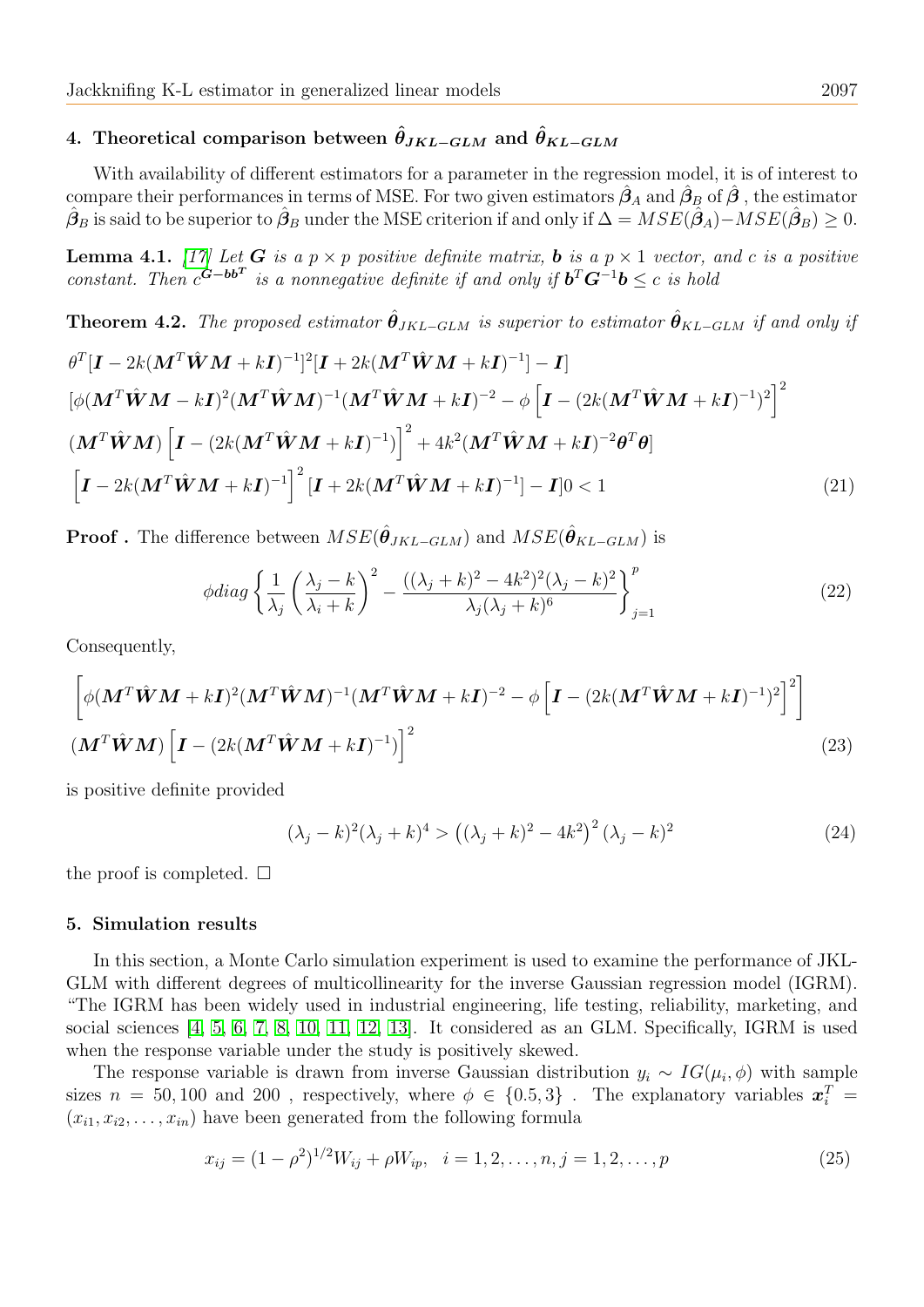where  $\rho$  represents the correlation between the explanatory variables and  $W_{ij}$  's are independent pseudo-random numbers. The number of p is 4, 8, and 12, the values of  $\rho$  are 0.90, 0.95, and 0.99 are considered. The log link function is investigated, which is defined as

$$
\mu_i = exp(\boldsymbol{x}_i^T \boldsymbol{\beta}), \quad i = 1, 2, \dots, n
$$
\n<sup>(26)</sup>

Here, the vector  $\beta$  is chosen as the normalized eigenvector corresponding to the largest eigenvalue of the  $\mathbf{X}^T \hat{\mathbf{W}} \mathbf{X}$  matrix subject to  $\mathbf{\beta}^T \mathbf{\beta} = 1$  [\[22\]](#page-10-6). In addition, the in Eq. (25) are generated from normal distribution  $(0,1)$ . The estimated average MSE and the average absolute bias are calculated as

$$
MSE(\hat{\boldsymbol{\beta}}_{IGLE}) = \frac{1}{R} \sum_{i=1}^{R} (\hat{\boldsymbol{\beta}} - \boldsymbol{\beta})^T (\hat{\boldsymbol{\beta}} - \boldsymbol{\beta})
$$
(27)

$$
Bias(\hat{\boldsymbol{\beta}}) = \frac{1}{1000} \sum_{i=1}^{1000} |\hat{\boldsymbol{\beta}} - \boldsymbol{\beta}| \tag{28}
$$

where R equals 1000 corresponding to the number of replicates used in our simulation. All the calculations are computed by  $R$  program. The optimum value of  $k$  can be obtained by using Hoerl et al. [\[21\]](#page-10-24) formula as

$$
\hat{k} = \frac{\hat{\phi}p}{\hat{\alpha}^T \hat{\alpha}} \tag{29}
$$

where  $\hat{\phi}$  is the estimated dispersion parameter which is calculated by

$$
\hat{\phi} = \frac{1}{(n-p)} \sum_{i=1}^{n} \frac{(y_i - \hat{\mu}_i)^2}{\hat{\mu}_i^3}
$$
\n(30)

The averaged bias and MSE all the combination of  $n, \phi, p$  and  $\rho$ , are respectively summarized in Tables [1–](#page-6-0)[3.](#page-8-0) The best value of the averaged bias and MSE is highlighted in bold. As Table [1](#page-6-0) shows, the proposed estimator, JKL-GLM, gives low bias comparing with Ridge estimator and KL-GLM estimator. On other hand, KL-GLM performances better than Ridge estimator. This finding indicates that the Jackknifed estimator is significantly decreasing the bias. Meanwhile, JKL-GLM estimator performs well not only in terms of bias but also in terms of MSE (Table [2\)](#page-7-0). It is noted from Table [2](#page-7-0) that JKL-GLM estimator ranks first with respect to MSE. In the second rank, KL-GLM estimator performs better than both Ridge and MLE estimators. Additionally, MLE estimator has the worst performance among Ridge, KL-GLM, and JKL-GLM which is significantly impacted by the multicollinearity.

Furthermore, with respect to  $\rho$ , there is increasing in the bias and MSE values when the correlation degree increases regardless the value of  $n, \phi$  and  $\rho$ . Regarding the number of explanatory variables, it is easily seen that there is a negative impact on both bias and MSE, where there are increasing in their values when the  $p$  increasing from four variables, eight variables, to 12 variables. In Addition, in terms of the sample size  $n$ , the bias and the MSE values decrease when n increases, regardless the value of  $\rho$  and  $p$ ". Clearly, in terms of the dispersion parameter  $\phi$ , both bias and MSE values are decreasing when  $\phi$  increasing.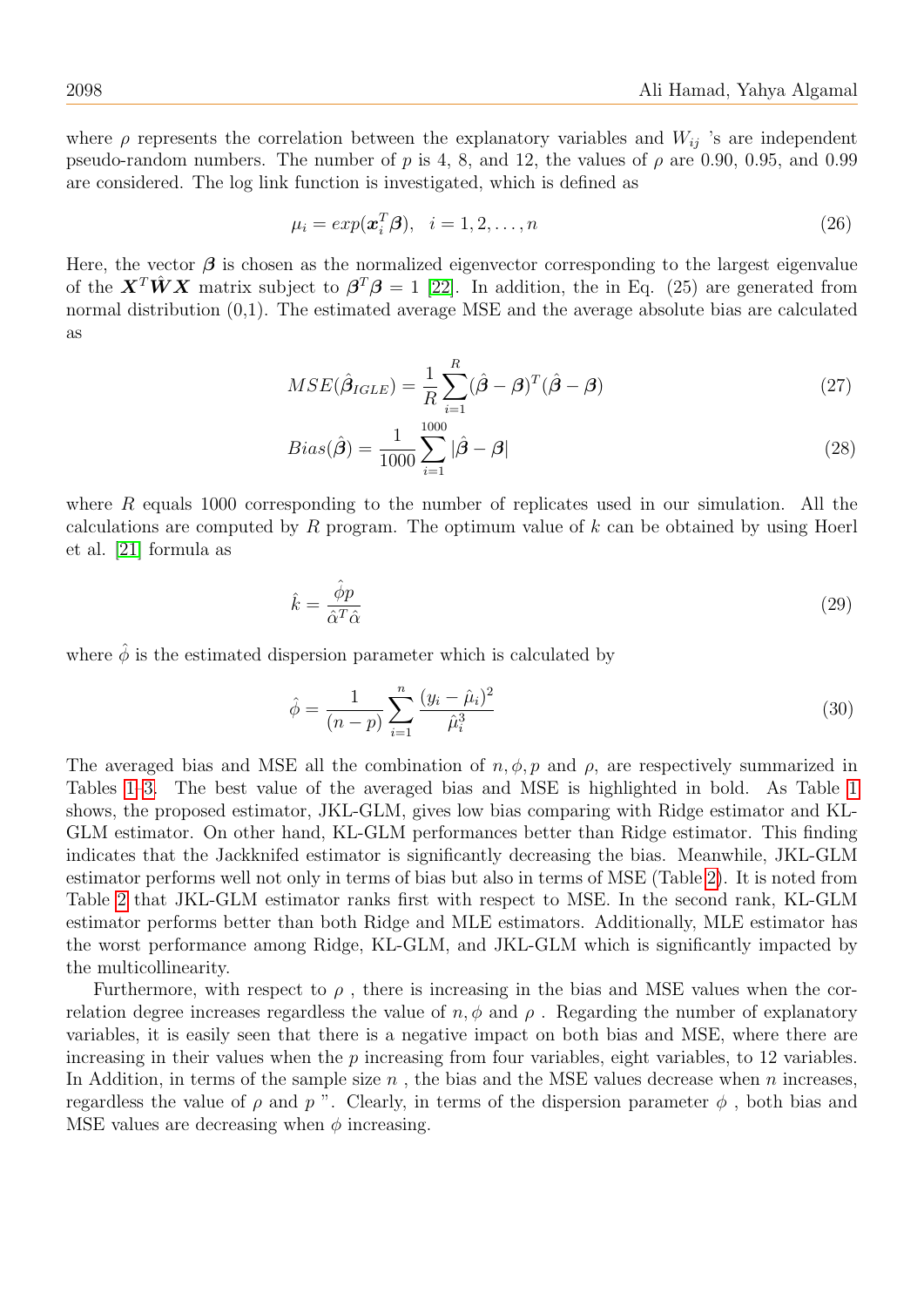<span id="page-6-0"></span>

|     |    |        | $\phi = 0.5$ |        |         | $\phi = 3$ |        |         |
|-----|----|--------|--------------|--------|---------|------------|--------|---------|
|     |    |        |              |        |         |            |        |         |
| п   | р  | $\rho$ | Ridge        | KL-GLM | JKL-GLM | Ridge      | KL-GLM | JKL-GLM |
| 50  | 4  | 0.90   | 1.2822       | 0.9432 | 0.8292  | 1.1789     | 0.8399 | 0.7259  |
|     |    | 0.95   | 1.3126       | 0.9736 | 0.8596  | 1.2093     | 0.8703 | 0.7563  |
|     |    | 0.99   | 1.3242       | 0.9852 | 0.8712  | 1.2209     | 0.8819 | 0.7679  |
|     | 8  | 0.90   | 1.4023       | 1.0633 | 0.9493  | 1.2992     | 0.9601 | 0.8472  |
|     |    | 0.95   | 1.4327       | 1.0937 | 0.9797  | 1.3294     | 0.9904 | 0.8764  |
|     |    | 0.99   | 1.4443       | 1.1053 | 0.9913  | 1.3411     | 1.0021 | 0.8884  |
|     | 12 | 0.90   | 1.4173       | 1.0783 | 0.9643  | 1.3142     | 0.9751 | 0.8622  |
|     |    | 0.95   | 1.4477       | 1.1087 | 0.9947  | 1.3444     | 1.0054 | 0.8914  |
|     |    | 0.99   | 1.4593       | 1.1203 | 1.0063  | 1.3561     | 1.0171 | 0.9034  |
| 100 | 4  | 0.90   | 1.0404       | 0.7014 | 0.5874  | 0.9371     | 0.5981 | 0.4841  |
|     |    | 0.95   | 1.0708       | 0.7318 | 0.6178  | 0.9675     | 0.6285 | 0.5145  |
|     |    | 0.99   | 1.0824       | 0.7434 | 0.6294  | 0.9791     | 0.6401 | 0.5261  |
|     | 8  | 0.90   | 1.1605       | 0.8215 | 0.7075  | 1.0572     | 0.7182 | 0.6042  |
|     |    | 0.95   | 1.1909       | 0.8519 | 0.7379  | 1.0876     | 0.7486 | 0.6346  |
|     |    | 0.99   | 1.2025       | 0.8635 | 0.7495  | 1.0992     | 0.7602 | 0.6462  |
|     | 12 | 0.90   | 1.1755       | 0.8365 | 0.7225  | 1.0722     | 0.7332 | 0.6192  |
|     |    | 0.95   | 1.2059       | 0.8669 | 0.7529  | 1.1026     | 0.7636 | 0.6496  |
|     |    | 0.99   | 1.2175       | 0.8785 | 0.7645  | 1.1142     | 0.7752 | 0.6612  |
| 200 | 4  | 0.90   | 0.9892       | 0.6502 | 0.5362  | 0.8859     | 0.5469 | 0.4329  |
|     |    | 0.95   | 1.0196       | 0.6806 | 0.5666  | 0.9163     | 0.5773 | 0.4633  |
|     |    | 0.99   | 1.0312       | 0.6922 | 0.5782  | 0.9279     | 0.5889 | 0.4749  |
|     | 8  | 0.90   | 1.1093       | 0.7703 | 0.6563  | 1.0146     | 0.6673 | 0.5531  |
|     |    | 0.95   | 1.1397       | 0.8007 | 0.6867  | 1.0364     | 0.6974 | 0.5834  |
|     |    | 0.99   | 1.1513       | 0.8123 | 0.6983  | 1.0485     | 0.7094 | 0.5952  |
|     | 12 | 0.90   | 1.1243       | 0.7853 | 0.6713  | 1.0296     | 0.6823 | 0.5681  |
|     |    | 0.95   | 1.1547       | 0.8157 | 0.7017  | 1.0514     | 0.7124 | 0.5984  |
|     |    | 0.99   | 1.1663       | 0.8273 | 0.7133  | 1.0635     | 0.7244 | 0.6102  |

Table 1: Averaged bias values for used estimators

### 6. Real-life application

The chemical dataset adopted in this study was employed in the study of Correa-Basurto et al. [\[21\]](#page-10-24). This dataset consists of 88 compounds from N-aryl derivatives which is used as inhibitors of acetylcholinesterase (AChE) and butyrylcholinesterase (BuChE). The inhibitory activity of Naryl derivatives is reported as the inhibition constant Ki (nM) and is transformed into the negative logarithmic scale pKi (M) which is used as a response variable for QSAR analysis. However, the regression modeling is employed when the response variable is skewed. In this study, the variables of interest are described in Table [4.](#page-9-0)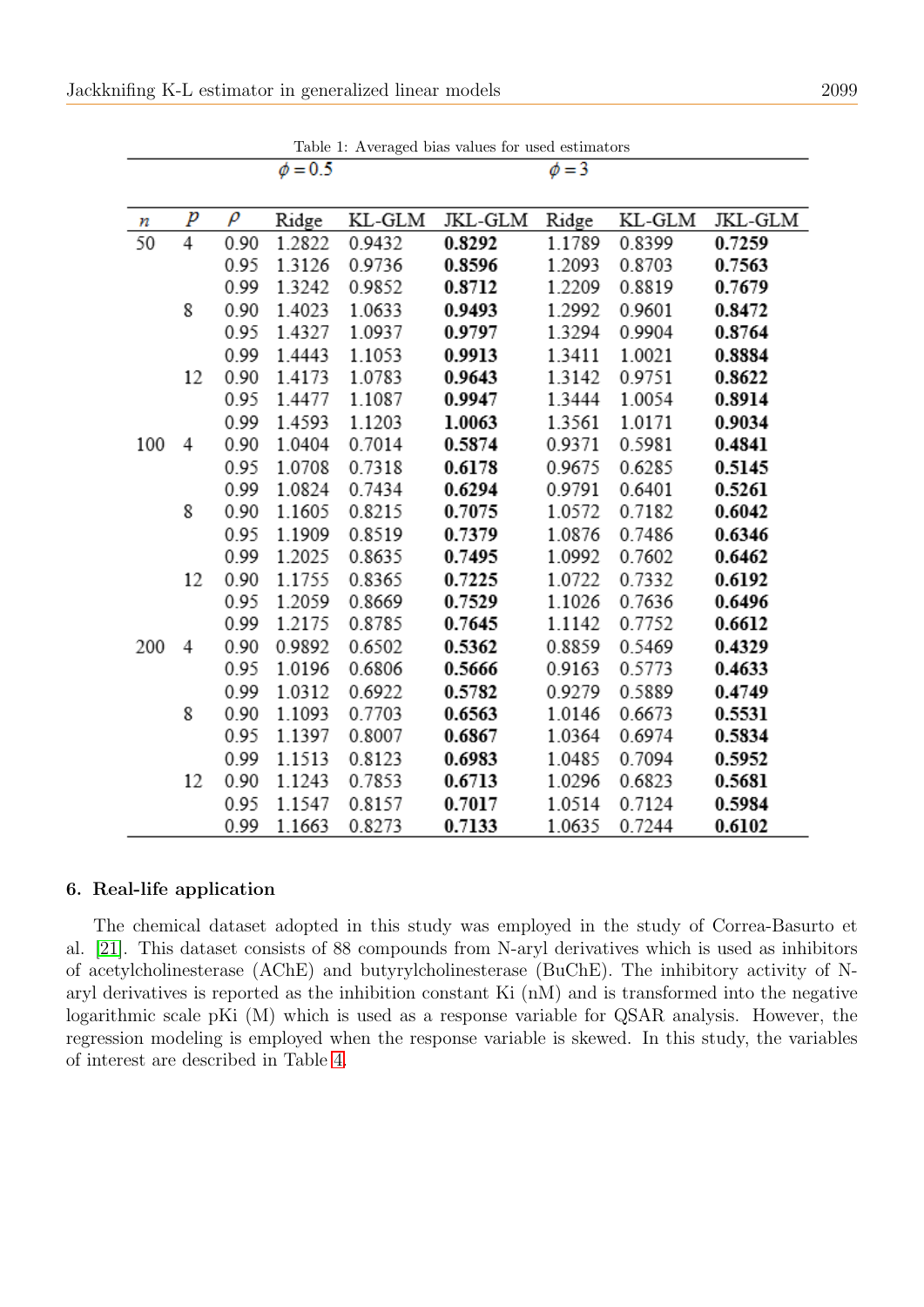<span id="page-7-0"></span>

| п   | р  | $\rho$ | MLE   | Ridge | KL-GLM | JKL-GLM |
|-----|----|--------|-------|-------|--------|---------|
| 50  | 4  | 0.90   | 5.019 | 4.778 | 4.439  | 4.325   |
|     |    | 0.95   | 5.063 | 4.828 | 4.489  | 4.375   |
|     |    | 0.99   | 5.329 | 5.094 | 4.755  | 4.641   |
|     | 8  | 0.90   | 5.133 | 4.898 | 4.559  | 4.445   |
|     |    | 0.95   | 5.183 | 4.948 | 4.609  | 4.495   |
|     |    | 0.99   | 5.449 | 5.214 | 4.875  | 4.761   |
|     | 12 | 0.90   | 5.747 | 5.512 | 5.173  | 5.059   |
|     |    | 0.95   | 5.797 | 5.562 | 5.223  | 5.109   |
|     |    | 0.99   | 6.063 | 5.828 | 5.489  | 5.375   |
| 100 | 4  | 0.90   | 4.771 | 4.536 | 4.197  | 4.083   |
|     |    | 0.95   | 4.821 | 4.586 | 4.247  | 4.133   |
|     |    | 0.99   | 5.087 | 4.852 | 4.513  | 4.399   |
|     | 8  | 0.90   | 4.897 | 4.656 | 4.317  | 4.203   |
|     |    | 0.95   | 4.941 | 4.706 | 4.367  | 4.253   |
|     |    | 0.99   | 5.207 | 4.972 | 4.633  | 4.519   |
|     | 12 | 0.90   | 5.511 | 5.271 | 4.931  | 4.817   |
|     |    | 0.95   | 5.555 | 5.321 | 4.981  | 4.867   |
|     |    | 0.99   | 5.821 | 5.586 | 5.247  | 5.133   |
| 200 | 4  | 0.90   | 4.722 | 4.485 | 4.146  | 4.032   |
|     |    | 0.95   | 4.772 | 4.535 | 4.196  | 4.083   |
|     |    | 0.99   | 5.036 | 4.801 | 4.462  | 4.348   |
|     | 8  | 0.90   | 4.841 | 4.605 | 4.266  | 4.153   |
|     |    | 0.95   | 4.892 | 4.655 | 4.316  | 4.202   |
|     |    | 0.99   | 5.156 | 4.921 | 4.582  | 4.468   |
|     | 12 | 0.90   | 5.454 | 5.219 | 4.881  | 4.767   |
|     |    | 0.95   | 5.504 | 5.269 | 4.931  | 4.816   |
|     |    | 0.99   | 5.771 | 5.535 | 5.196  | 5.082   |

Table 2: Averaged MSE values for used estimators when  $\phi = 0.5$ 

To check whether the pKi variable belongs to the inverse Gaussian distribution, a Chi-square test is used. The result of the test equals to 10.211 with p-value equals to 0.538. It is indicated form this result that the inverse Gaussian distribution fits very well to this pKi variable. That is, the following model is set

$$
\hat{y}_{pKi} = exp(\sum_{j=1}^{8} \boldsymbol{x}_j \hat{\beta}_j)
$$
\n(31)

In order to check whether there is a relationship among the eight explanatory variables or not, Table [5](#page-9-1) displays the correlation matrix among the 8 explanatory variables. "It is obviously seen that there are correlations greater than 0.90 among several variables. To test the existence of collinearity the eigenvalues of the matrix  $\boldsymbol{X}^T \hat{\boldsymbol{W}} \boldsymbol{X}$  are obtained as  $2.547 \times 10^8$ ,  $1.368 \times 10^7$ ,  $4.251 \times 10^5$ ,  $3.659 \times 10^3$ ,  $2.227 \times 10^3$ ,  $5.320 \times 102$ ,  $3184$ ,  $10.528$ . The determined condition number  $CN = \sqrt{\lambda_{max}/\lambda_{min}}$  of the data is 4918.6 indicating that the severe multicollinearity issue is exist. Further, estimated dispersion parameter is 0.00103 after fitting the inverse Gaussian regression model with log link function.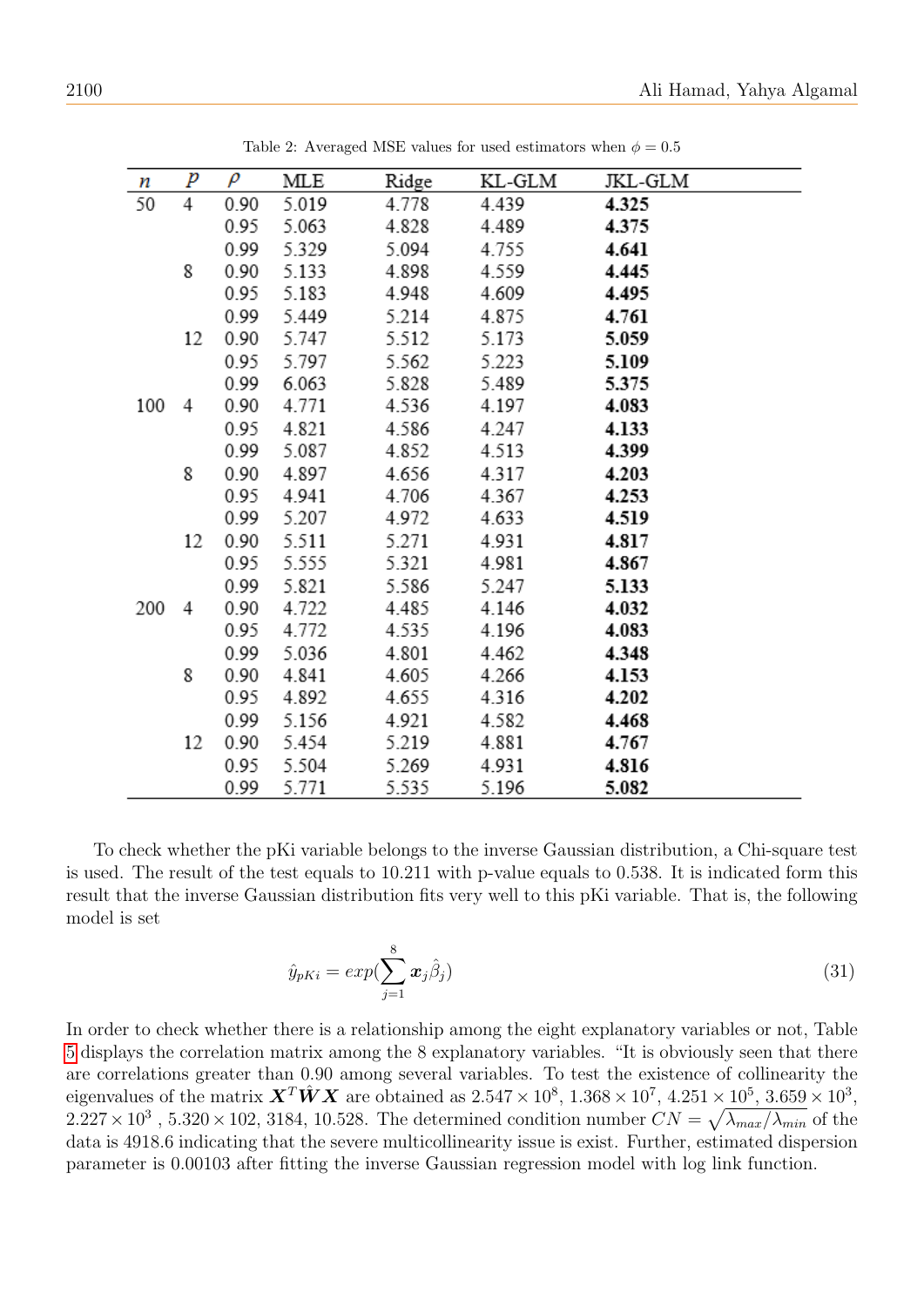<span id="page-8-0"></span>

| п   | p  | $\rho$ | MLE   | Ridge | KL-GLM | JKL-GLM |
|-----|----|--------|-------|-------|--------|---------|
| 50  | 4  | 0.90   | 4.911 | 4.675 | 4.336  | 4.222   |
|     |    | 0.95   | 4.959 | 4.724 | 4.385  | 4.271   |
|     |    | 0.99   | 5.226 | 4.991 | 4.652  | 4.538   |
|     | 8  | 0.90   | 5.031 | 4.795 | 4.456  | 4.342   |
|     |    | 0.95   | 5.079 | 4.844 | 4.505  | 4.391   |
|     |    | 0.99   | 5.346 | 5.111 | 4.772  | 4.658   |
|     | 12 | 0.90   | 5.644 | 5.409 | 5.071  | 4.956   |
|     |    | 0.95   | 5.693 | 5.458 | 5.119  | 5.004   |
|     |    | 0.99   | 5.962 | 5.725 | 5.386  | 5.272   |
| 100 | 4  | 0.90   | 4.668 | 4.433 | 4.094  | 3.981   |
|     |    | 0.95   | 4.718 | 4.482 | 4.143  | 4.029   |
|     |    | 0.99   | 4.984 | 4.749 | 4.412  | 4.296   |
|     | 8  | 0.90   | 4.788 | 4.553 | 4.214  | 4.101   |
|     |    | 0.95   | 4.838 | 4.603 | 4.264  | 4.151   |
|     |    | 0.99   | 5.104 | 4.869 | 4.531  | 4.416   |
|     | 12 | 0.90   | 5.402 | 5.167 | 4.828  | 4.714   |
|     |    | 0.95   | 5.452 | 5.217 | 4.878  | 4.764   |
|     |    | 0.99   | 5.718 | 5.483 | 5.144  | 5.032   |
| 200 | 4  | 0.90   | 4.617 | 4.382 | 4.043  | 3.929   |
|     |    | 0.95   | 4.666 | 4.431 | 4.093  | 3.978   |
|     |    | 0.99   | 4.933 | 4.698 | 4.359  | 4.245   |
|     | 8  | 0.90   | 4.737 | 4.502 | 4.163  | 4.049   |
|     |    | 0.95   | 4.786 | 4.551 | 4.213  | 4.098   |
|     |    | 0.99   | 5.053 | 4.818 | 4.479  | 4.365   |
|     | 12 | 0.90   | 5.351 | 5.116 | 4.777  | 4.663   |
|     |    | 0.95   | 5.401 | 5.165 | 4.827  | 4.712   |
|     |    | 0.99   | 5.667 | 5.432 | 5.093  | 4.979   |

Table 3: Averaged MSE values for used estimators when  $\phi = 3$ 

The estimated inverse Gaussian regression coefficients and the estimated theoretical MSE values for the MLE, and the used estimators are listed in Table 6. According to Table 8, it is clearly seen that the Ridge, KL-GLM, and JKL-GLM estimators have MSE values less than the MSE of the MLE, in general. Moreover, it is clearly seen that the JKL-GLM shrinkages the value of the estimated coefficients efficiently. Additionally, in terms of the MSE, there is an important reduction in favor of the JKL-GLM in comparison with KL-GLM". Specifically, it can be seen that the MSE of the JKL-GLM estimator was about 63.71%, 44.90%, and 17.77% lower than that of MLE, Ridge, and JKL-GLM estimators, respectively. These findings come in agreement with the results of simulation.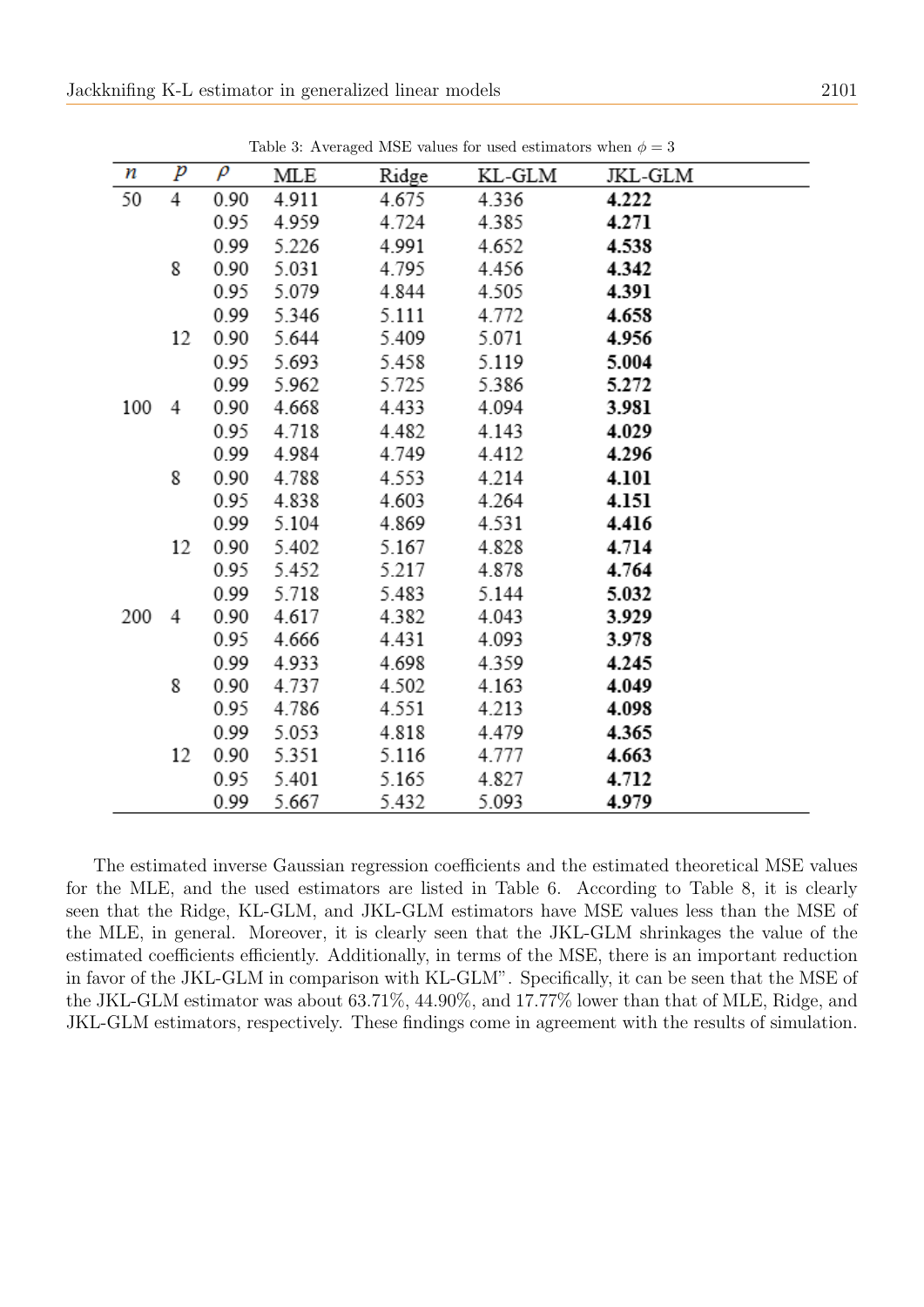<span id="page-9-0"></span>

|                     | Table 4: Description of the used explanatory variable             |
|---------------------|-------------------------------------------------------------------|
| Variable names      | Description                                                       |
| Mor23v              | Signal 23/ weighted by van der Waals volume                       |
| Mor25e              | Signal 25/weighted by Sanderson electronegativity                 |
| <b>MW</b>           | molecular weight                                                  |
| GATS <sub>6</sub> p | Geary autocorrelation of lag 6 weighted by polarizability         |
| TDB 08m             | 3D Topological distance based descriptors -lag 8 weighted by mass |
| RDF100m             | Radial Distribution Function-100/ weighted by mass                |
| MATS2 <sub>v</sub>  | Moran autocorrelation of lag 2 weighted by van der Waals volume   |
| MATS7s              | Moran autocorrelation of lag 7 weighted by l-state                |

Table 4: Description of the used explanatory variable

Table 5: The correlations among the 8 variables

<span id="page-9-1"></span>

| Variable nar Mor23v | Mor25e | ΜW    | GATS6p |       | TDB 08m RDF100m | MATS2v | MATS7s |
|---------------------|--------|-------|--------|-------|-----------------|--------|--------|
| Mor23v              | 0.941  | 0.621 | 0.873  | 0.915 | 0.708           | 0.902  | 0.914  |
| Mor25e              |        | 0.558 | 0.763  | 0.909 | 0.711           | 0.913  | 0.889  |
| ΜW                  |        |       | 0.234  | 0.511 | 0.605           | 0.438  | 0.128  |
| GATS6p              |        |       |        | 0.863 | 0.833           | 0.817  | 0.768  |
| TDB 08m             |        |       |        |       | 0.918           | 0.639  | 0.557  |
| RDF100m             |        |       |        |       |                 | 0.972  | 0.964  |
| MATS2v              |        |       |        |       |                 |        | 0.984  |
| MATS7s              |        |       |        |       |                 |        |        |

|  | Table 6: The estimated coefficients and MSE values for the four used estimators. |  |  |
|--|----------------------------------------------------------------------------------|--|--|
|--|----------------------------------------------------------------------------------|--|--|

|                                 | MLE       | Ridge     | KL-GLM    | JKL-GLM   |
|---------------------------------|-----------|-----------|-----------|-----------|
| $\mu_{\text{Mor23v}}$           | 2.3629    | 2.1429    | 1.8527    | 1.7929    |
| $\beta_{\text{Mor25e}}$         | 0.3517    | 0.2511    | 0.1088    | 0.1157    |
| $\beta_{\rm{aw}}$               | 2.5651    | 2.3749    | 2.1151    | 2.0261    |
| $\hat{\beta}_{\texttt{GATS6p}}$ | 4.4421    | 3.3426    | 3.292     | 2.8061    |
| TDB08m                          | 0.2495    | 0.7448    | 0.6478    | 0.8429    |
| RDF100m                         | $-1.3406$ | $-1.0476$ | $-1.2481$ | $-1.1471$ |
| <b>MATS2v</b>                   | 0.0241    | 0.3756    | 0.2719    | 0.5734    |
| MATS <sub>7s</sub>              | 2.3414    | 2.1341    | 2.256     | 2.0692    |
| MSE                             | 5.807     | 3.824     | 2.562     | 2.107     |

### 7. Conclusions

We have presented a new proposed estimator of K-L estimator for GLM in the presence of collinearity. The proposed estimator combines Jackknife procedure with K-L estimator to reduce the biasedness. Our experimental results with both simulated and real application, which is related to the inverse Gaussian regression model, demonstrated that the proposed estimator could successfully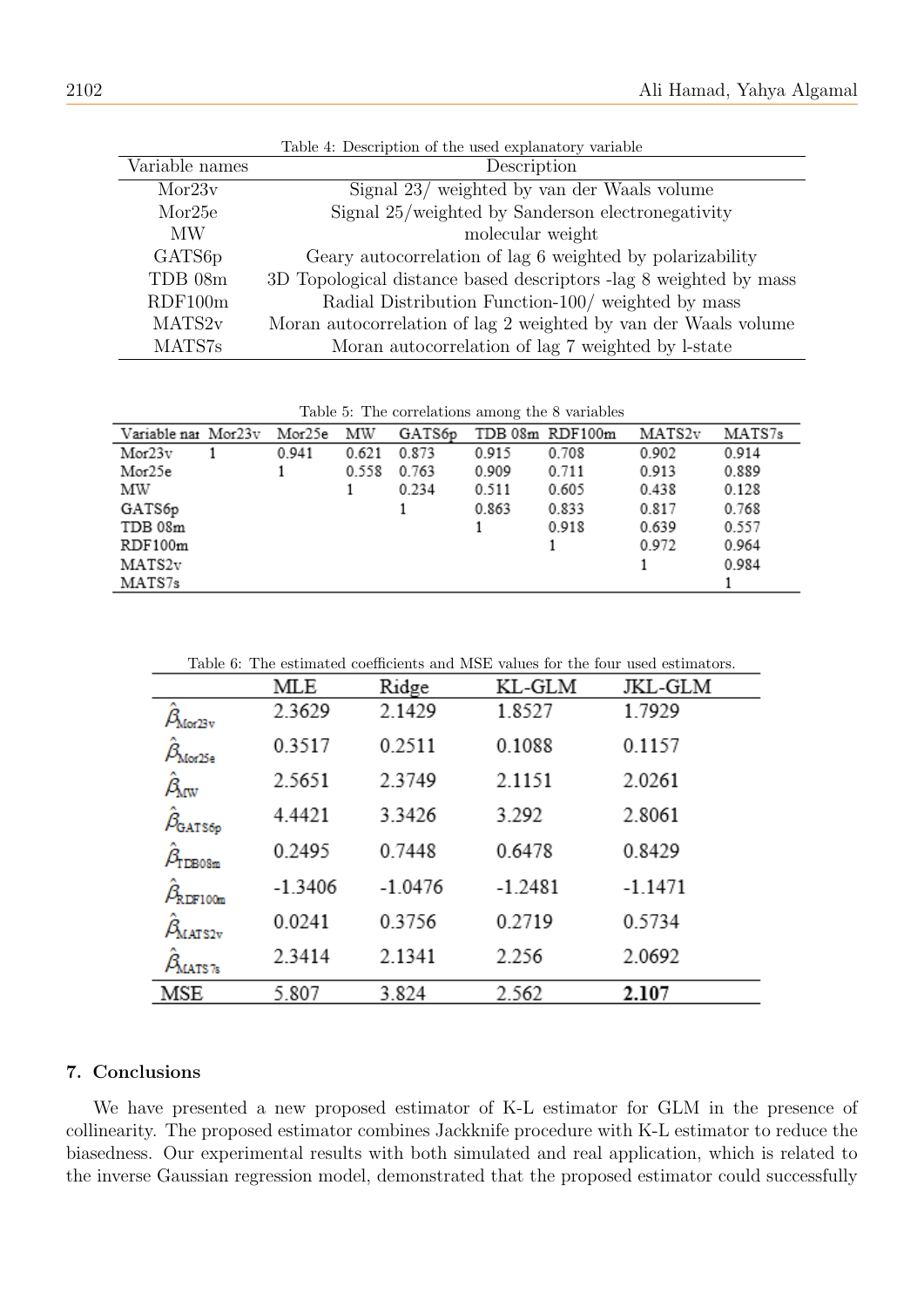deal with collinearity. Moreover, compared with MLE, Ridge, and KL-GLM, the proposed estimator can efficiently reduce the MSE.

### References

- <span id="page-10-14"></span>[1] E. Akdeniz Duran and F. Akdeniz, Efficiency of the modified jackknifed Liu-type estimator, Statist. Papers 53(2) (2012) 265–280.
- <span id="page-10-8"></span>[2] M.N. Akram, M. Amin and M. Amanullah, Two-parameter estimator for the inverse Gaussian regression model, Commun. Statist. Simul. Comput. 2020 (2020) 1–19.
- <span id="page-10-11"></span>[3] A. Alkhateeb and Z. Algamal, Jackknifed liu-type estimator in poisson regression model, J. Iran. Statist. Soc. 19(1) (2020) 21–37.
- <span id="page-10-0"></span>[4] Z.Y. Algamal, Developing a ridge estimator for the gamma regression model, J. Chemometrics 32(10) (2018).
- <span id="page-10-1"></span>[5] Z.Y. Algamal, A new method for choosing the biasing parameter in ridge estimator for generalized linear model, Chemometrics Intell. Lab. Syst. 183 (2018) 96–101.
- <span id="page-10-2"></span>[6] Z.Y. Algamal, Performance of ridge estimator in inverse Gaussian regression model, Commun. Statist. Theory Methods 48(15) (2018) 3836–3849.
- <span id="page-10-3"></span>[7] Z.Y. Algamal, Shrinkage estimators for gamma regression model, Electron. J. Appl. Statist. Anal. 11(1) (2018) 253–268.
- <span id="page-10-4"></span>[8] Z.Y. Algamal, Shrinkage parameter selection via modified cross-validation approach for ridge regression model, Commun. Statist. Simul. Comput. 49(7) (2018) 1922–1930.
- <span id="page-10-18"></span>[9] Z.Y. Algamal and M.R. Abonazel, Developing a Liu-type estimator in beta regression model, Concur. Comput. Pract. Exper. 2021 (2021).
- <span id="page-10-15"></span>[10] Z.Y. Algamal, Performance of ridge estimator in inverse Gaussian regression model, Commun. Statist. Theory Methods 48(15) (2018) 3836–3849.
- <span id="page-10-16"></span>[11] Z.Y. Algamal and M.M. Alanaz, Proposed methods in estimating the ridge regression parameter in Poisson regression model, Electron. J. Appl. Statist. Anal. 11(2) (2018) 506–15.
- <span id="page-10-19"></span>[12] Z.Y. Algamal and Y. Asar, Liu-type estimator for the gamma regression model, Commun. Statist. Simul. Comput. 49(8) (2018) 2035–2048.
- <span id="page-10-20"></span>[13] Z. Algamal, Shrinkage estimators for gamma regression model, Electron. J. Appl. Statist. Anal. 11(1) (2018) 253–268.
- <span id="page-10-21"></span>[14] Z. Algamal, Generalized ridge estimator shrinkage estimation based on particle swarm optimization algorithm, Iraqi J. Statist. Sci. 17(32) (2020) 37–52.
- <span id="page-10-17"></span>[15] Y. Al-Taweel, Z. Algamal and N. Sciences, Some almost unbiased ridge regression estimators for the zero-inflated negative binomial regression model, Period. Engin. Natural Sci. 8(1) (2020) 248–255.
- <span id="page-10-24"></span>[16] J. Correa-Basurto, C. Flores-Sandoval, J. Marín-Cruz, A. Rojo-Domínguez, L.M. Espinoza-Fonseca and J.G.J. Trujillo-Ferrara, Docking and quantum mechanic studies on cholinesterases and their inhibitors, Eur. J. Medicinal Chem. 42(1) (2007) 10–19.
- <span id="page-10-23"></span>[17] R. Farebrother, Further results on the mean square error of ridge regression, J. Royal Statist. Soc. Ser. B 38(3) (1976) 248–250.
- <span id="page-10-13"></span>[18] M.H. Gruber, The efficiency of jack-knifed and usual ridge type estimators: A comparison, Statist. Probab. Lett. 11(1) (1991) 49–51.
- <span id="page-10-22"></span>[19] D.V. Hinkley, Jackknifing in unbalanced situations, Technometrics 19(3) (1977) 285–292.
- <span id="page-10-5"></span>[20] A.E. Hoerl and R.W. Kennard, Ridge regression: Biased estimation for nonorthogonal problems, Technometrics 12(1) (1970) 55–67.
- [21] A.E. Hoerl, R.W. Kannard and K.F. Baldwin, Ridge regression: Some simulations, Comm. Statist. Theory Methods 4(2) (1975) 105–123.
- <span id="page-10-6"></span>[22] B.M.G. Kibria, Performance of some new ridge regression estimators, Commun. Statist. Simul. Comput. 32(2) (2003) 419–435.
- <span id="page-10-12"></span>[23] B.M.G. Kibria and A.F. Lukman, A new ridge-type estimator for the linear regression model: simulations and applications, Scientifica 2020 (2020).
- <span id="page-10-7"></span>[24] G. Kibria, K. Månsson and G. Shukur, *Performance of some logistic ridge regression estimators*, Comput. Econ. 40(4) (2012) 401–414.
- <span id="page-10-10"></span>[25] M. Khurana, Y.P. Chaubey and S. Chandra, Jackknifing the ridge regression estimator: A revisit, Comm. Statist. Theory Methods 43(24) (2014) 5249–5262.
- <span id="page-10-9"></span>[26] F. Kurtoğlu and M.R. Ozkale, Liu estimation in generalized linear models: application on gamma distributed response variable, Statist. Papers 57(4) (2016) 911–928.